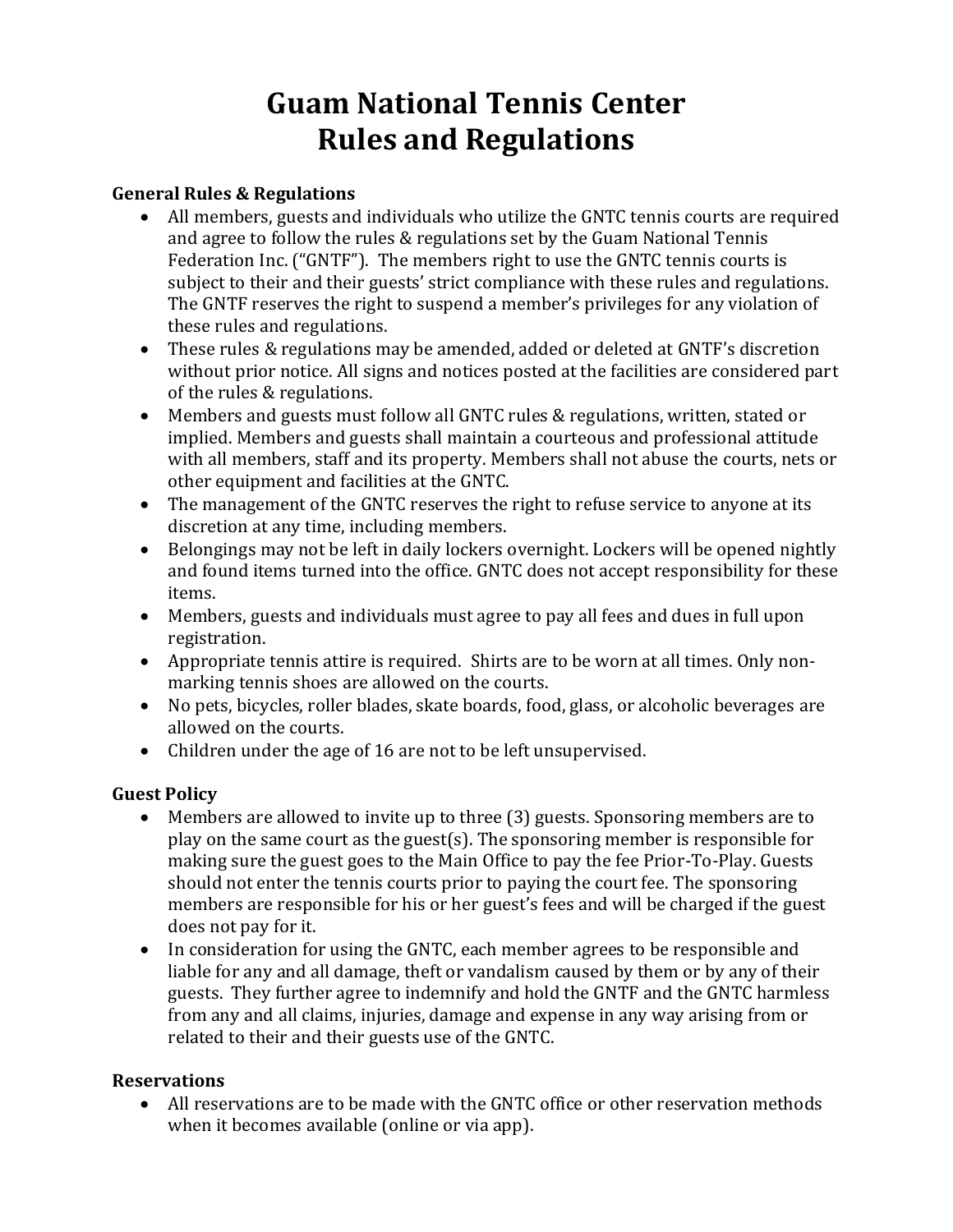- Courts may be reserved 48 hours in advance for members and 24 hours in advance for non-members.
- Reservations are not transferable. The member who reserves the court must be one of the players.
- Reservations are limited to 90 minutes, per day, per membership for singles or two hours per day, per membership for doubles. Back-to-back reservations are not allowed.
- Junior members (on a Junior Membership (U18)) may not reserve courts. Junior members are not restricted from purchasing an adult membership and having the same privileges as adult member.
- GNTC management reserves the right to amend, modify or cancel reservations at its own discretion.
- Courts may be reserved at the GNTF's and the manager of the GNTC's discretion for programs, events, tournaments and training camps.

## **Cancellation Procedure**

- Registered players must claim their court within 10 minutes of the reserved time or the reservation may be forfeited and the court assigned to players waiting for a court.
- A member has until 11:00 am of the same day of the reservation to cancel a court reserved for the hours between 3 pm – 9 pm. For reservation between 6 am – 3 pm, member must give notice to cancel the day before.
- If the reserved court becomes a no-show, the fee will be charged to the member based on the posted court rate. Having less than two (2) players constitutes a noshow.
- Two no-shows during the month will result in revocation of reservation privileges for a month.

## **Coaching**

- Only persons authorized by the GNTF or the member of the GNTC may use the courts for conducting coaching and/or instruction. Members are restricted to a reasonable number of tennis balls (maximum of 6 balls are considered reasonable) while on court playing. Personal ball machines are prohibited.
- Five (5) courts will be designated for members and guests. One (1) court will be reserved for GNTC coaching staff.

## **Facilities**

**OPERATING HOURS: 6:00 am – 10:00 pm Daily**

## **Membership Fee**

| Annual:                 | \$365.00 (no court fees)                       |
|-------------------------|------------------------------------------------|
| 6 Months:               | \$250.00 (no court fees)                       |
| 1 Month:                | $$50.00$ (no court fees)                       |
| Junior Membership (U18) | \$50.00 annually (no court fees and no         |
|                         | reservation privileges. Junior members are not |
|                         | restricted from purchasing an adult membership |